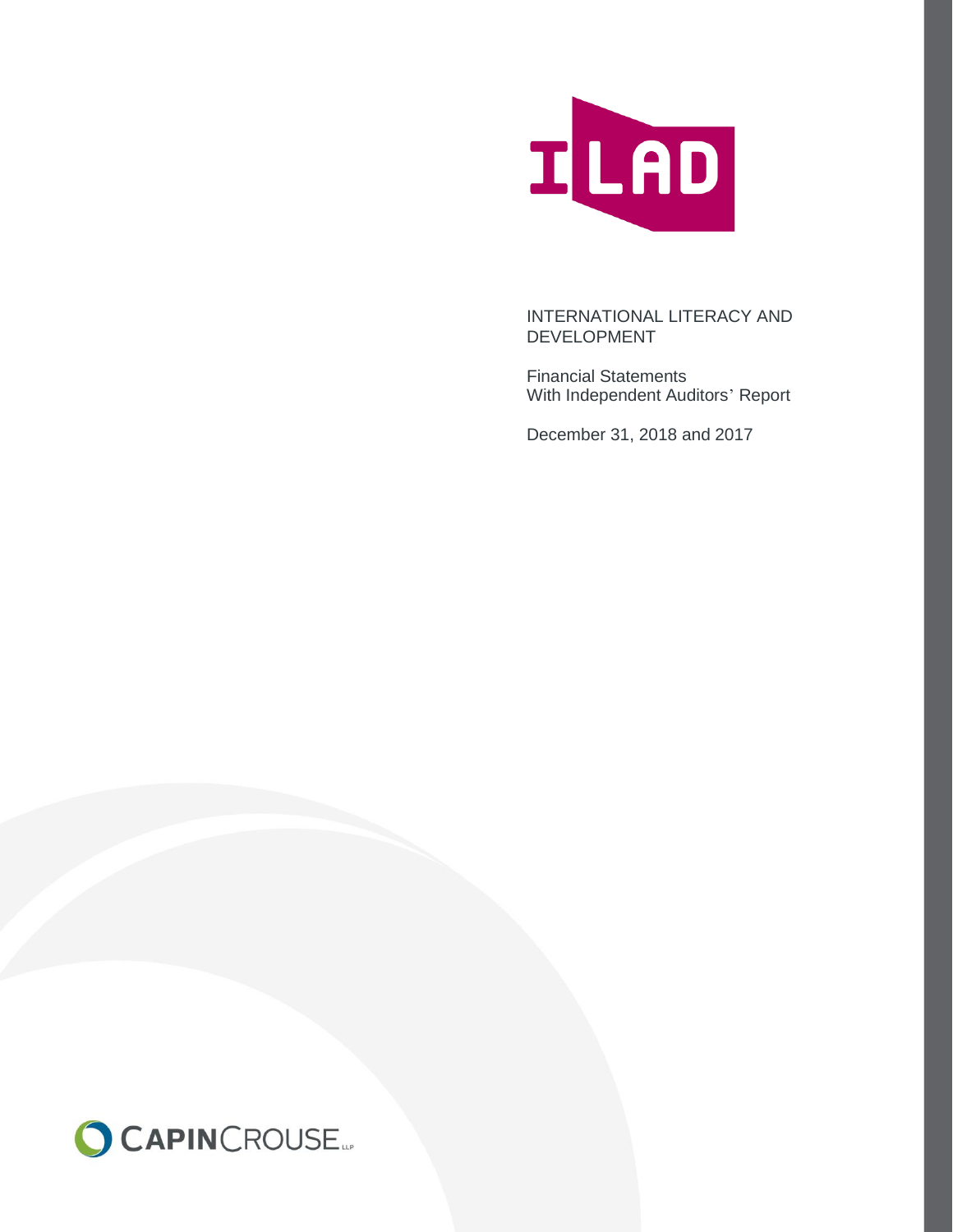# **Table of Contents**

|                                         | Page |
|-----------------------------------------|------|
| Independent Auditors' Report            |      |
| <b>Financial Statements</b>             |      |
| <b>Statements of Financial Position</b> |      |
| <b>Statements of Activities</b>         |      |
| Schedule of Functional Expenses–2018    |      |
| Schedule of Functional Expenses-2017    | 6    |
| <b>Statements of Cash Flows</b>         |      |
| Notes to Financial Statements           | 8    |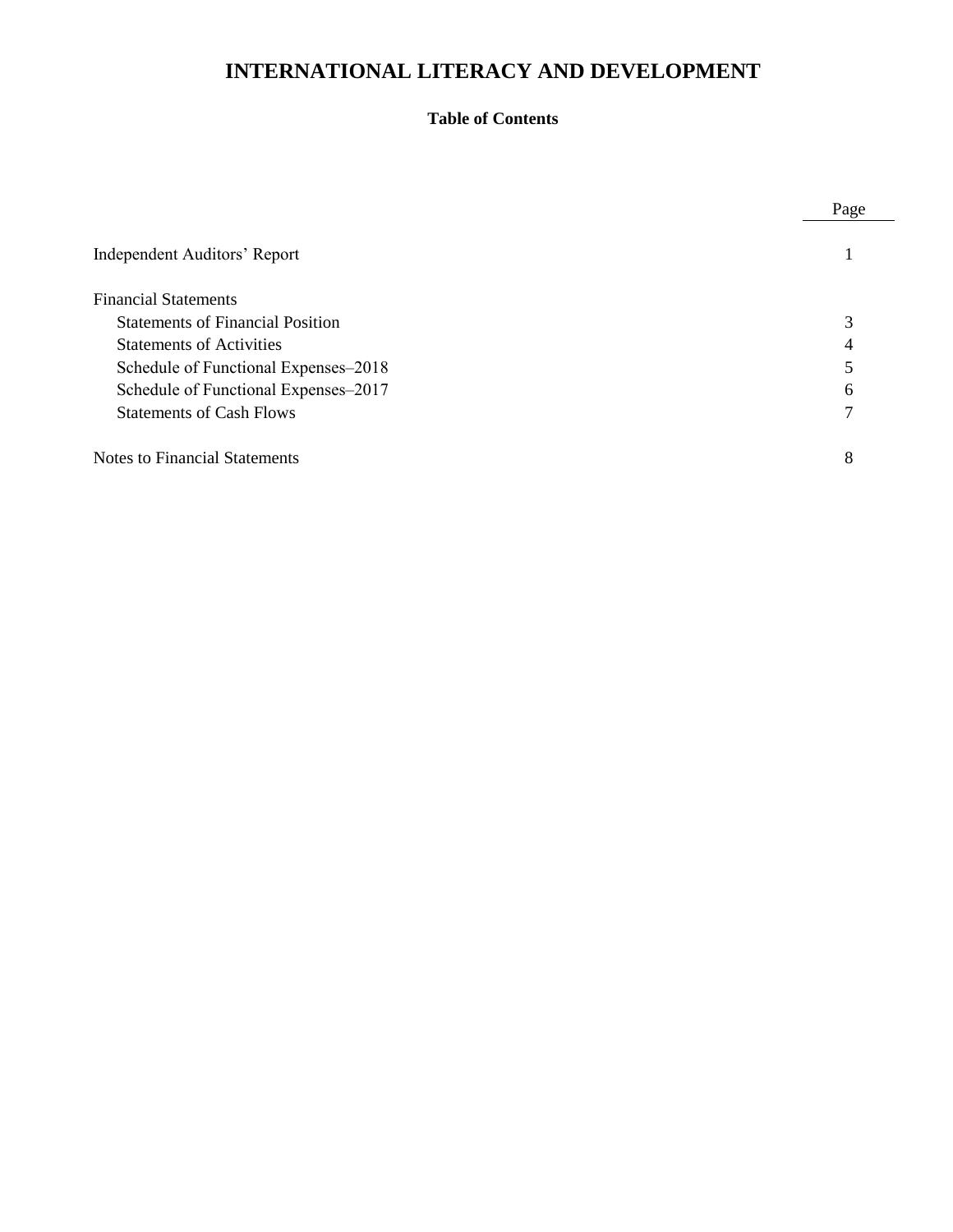

#### **INDEPENDENT AUDITORS' REPORT**

Board of Directors International Literacy and Development Dallas, Texas

We have audited the accompanying financial statement of International Literacy and Development, which comprise the statements of financial position as of December 31, 2018 and 2017 and the related statements of activities and cash flows for the years then ended, and the related notes to the financial statements.

#### *Management's Responsibility for the Financial Statements*

Management is responsible for the preparation and fair presentation of these financial statements in accordance with accounting principles generally accepted in the United States of America; this includes the design, implementation, and maintenance of internal control relevant to the preparation and fair presentation of financial statements that are free from material misstatement, whether due to fraud or error.

#### *Auditors' Responsibility*

Our responsibility is to express an opinion on these financial statements based on our audits. We conducted our audits in accordance with auditing standards generally accepted in the United States of America. Those standards require that we plan and perform the audit to obtain reasonable assurance about whether the financial statements are free from material misstatement.

An audit involves performing procedures to obtain audit evidence about the amounts and disclosures in the financial statements. The procedures selected depend on the auditor's judgment, including the assessment of the risks of material misstatement of the financial statements, whether due to fraud or error. In making those risk assessments, the auditor considers internal control relevant to the entity's preparation and fair presentation of the financial statements in order to design audit procedures that are appropriate in the circumstances, but not for the purpose of expressing an opinion on the effectiveness of the entity's internal control. Accordingly, we express no such opinion. An audit also includes evaluating the appropriateness of accounting policies used and the reasonableness of significant accounting estimates made by management, as well as evaluating the overall presentation of the financial statements.

We believe that the audit evidence we have obtained is sufficient and appropriate to provide a basis for our audit opinion.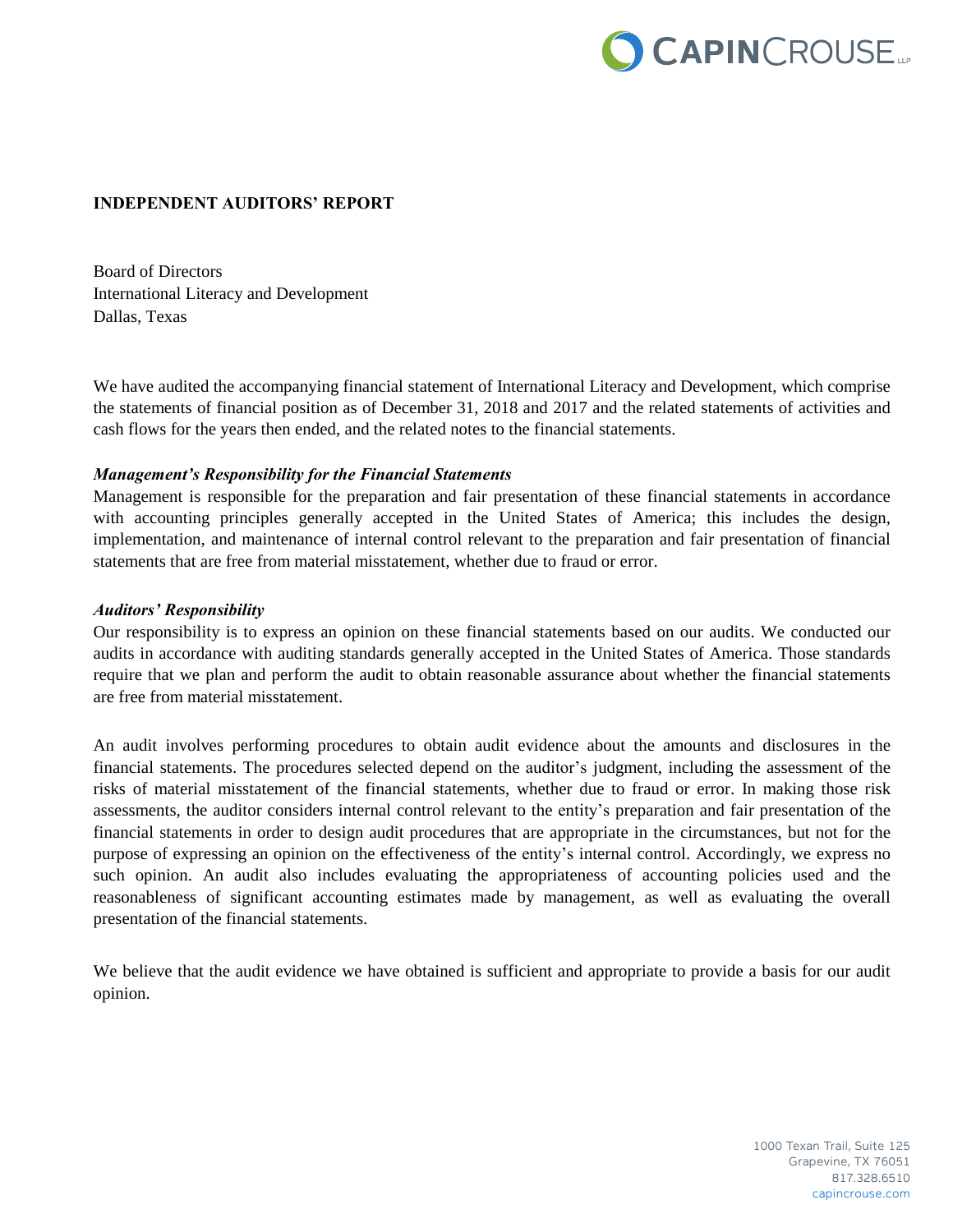Board of Directors International Literacy and Development Dallas, Texas

### *Opinion*

In our opinion, the financial statements referred to above present fairly, in all material respects, the financial position of International Literacy and Development (ILAD) as of December 31, 2018 and 2017, and the changes in its net assets and cash flows for the years then ended in accordance with accounting principles generally accepted in the United States of America.

Capin Crouse LLP

Grapevine, Texas April 3, 2019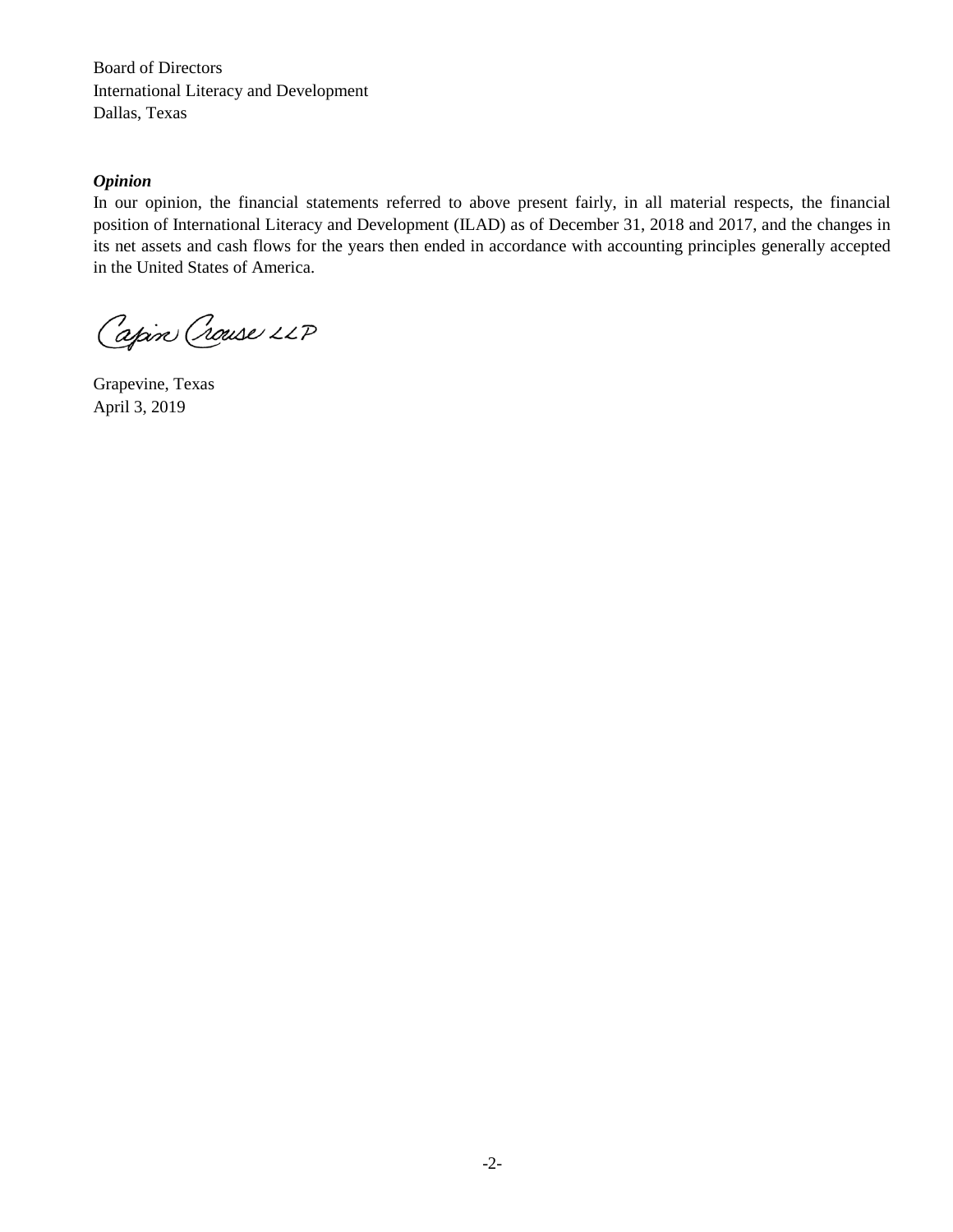### **Statements of Financial Position**

|                                         |              | December 31, |               |
|-----------------------------------------|--------------|--------------|---------------|
|                                         |              | 2018         | 2017          |
| <b>ASSETS:</b>                          |              |              |               |
| Cash                                    | \$           | 777,203      | \$<br>566,067 |
| Other assets                            |              | 95,275       | 105,098       |
| <b>Total Assets</b>                     |              | 872,478      | \$<br>671,165 |
| <b>LIABILITIES AND NET ASSETS:</b>      |              |              |               |
| Current liabilities:                    |              |              |               |
| Accounts payable and other liabilities  | $\mathbb{S}$ | 29,669       | \$<br>18,059  |
|                                         |              | 29,669       | 18,059        |
| Net assets:                             |              |              |               |
| Net assets without donor restrictions:  |              |              |               |
| Undesignated                            |              | 96,139       | 118,416       |
| Investment in fixed assets              |              | 6,258        | 7,431         |
|                                         |              | 102,397      | 125,847       |
| Net assets with donor restrictions      |              | 740,412      | 527,259       |
|                                         |              | 842,809      | 653,106       |
| <b>Total Liabilities and Net Assets</b> |              | 872,478      | \$<br>671,165 |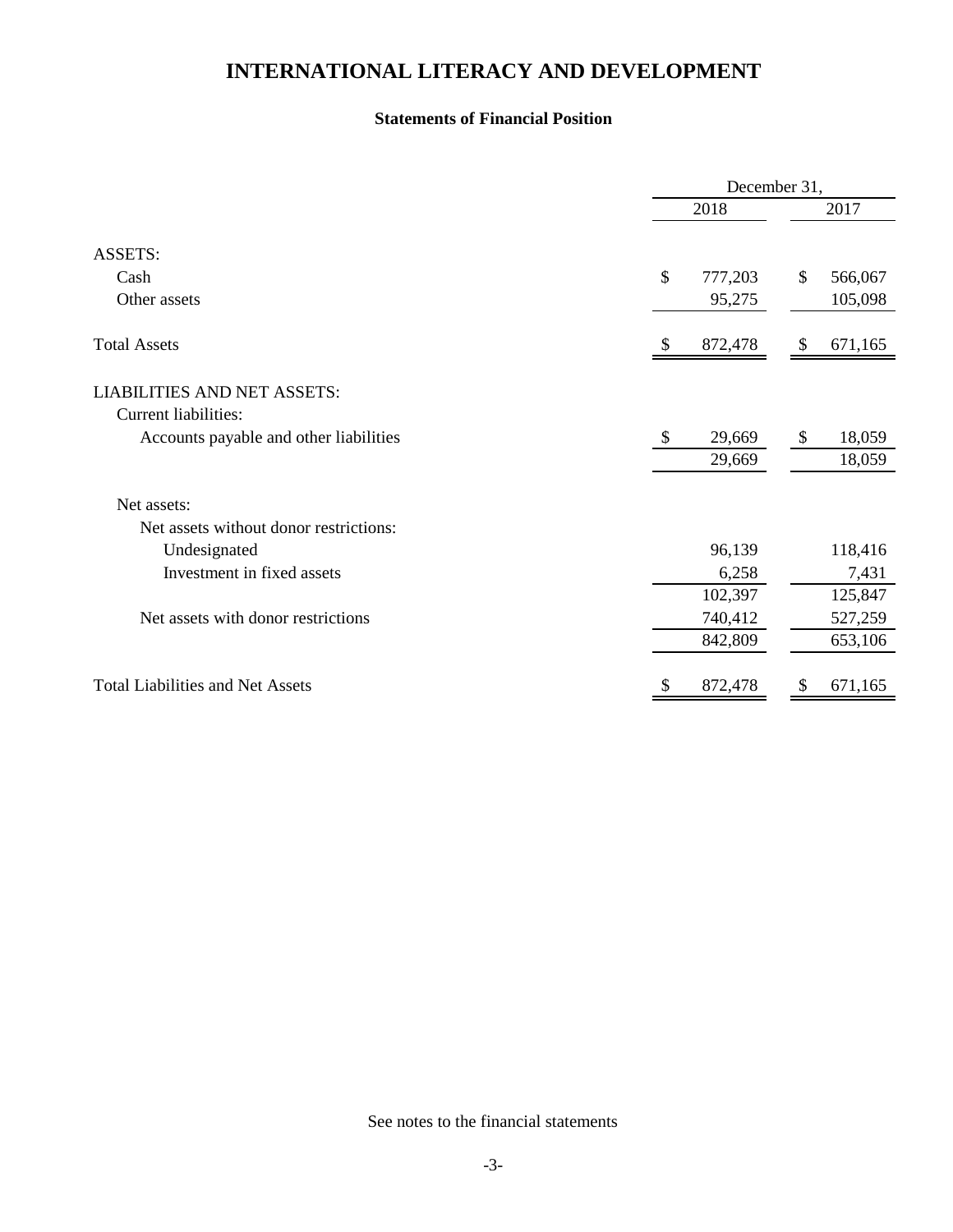#### **Statements of Activities**

|                                               | Year Ended December 31,                     |                                          |                           |                                             |                                          |                    |  |  |  |  |
|-----------------------------------------------|---------------------------------------------|------------------------------------------|---------------------------|---------------------------------------------|------------------------------------------|--------------------|--|--|--|--|
|                                               |                                             | 2018                                     |                           |                                             |                                          |                    |  |  |  |  |
|                                               | Net assets<br>without donor<br>restrictions | Net assets<br>with donor<br>restrictions | Total                     | Net assets<br>without donor<br>restrictions | Net assets<br>with donor<br>restrictions | Total              |  |  |  |  |
| <b>SUPPORT AND REVENUE:</b>                   |                                             |                                          |                           |                                             |                                          |                    |  |  |  |  |
| Contributions<br>Other income                 | \$<br>128,522<br>37,450                     | 1,781,343<br>\$                          | 1,909,865<br>\$<br>37,450 | \$<br>100,006                               | \$1,351,870                              | 1,451,876          |  |  |  |  |
| <b>Total Support and Revenue</b>              | 165,972                                     | 1,781,343                                | 1,947,315                 | 7,473<br>107,479                            | 1,351,870                                | 7,473<br>1,459,349 |  |  |  |  |
| <b>RECLASSIFICATIONS:</b>                     |                                             |                                          |                           |                                             |                                          |                    |  |  |  |  |
| Satisfaction of purpose restrictions          | 1,568,190                                   | (1,568,190)                              |                           | 1,110,705                                   | (1, 110, 705)                            |                    |  |  |  |  |
| <b>EXPENSES:</b><br>Program services:         |                                             |                                          |                           |                                             |                                          |                    |  |  |  |  |
| Language, literacy, and community development | 1,436,343                                   |                                          | 1,436,343                 | 1,074,159                                   |                                          | 1,074,159          |  |  |  |  |
| Supporting activities:                        |                                             |                                          |                           |                                             |                                          |                    |  |  |  |  |
| Management and general                        | 98,086                                      |                                          | 98,086                    | 78,538                                      |                                          | 78,538             |  |  |  |  |
| Fund-raising                                  | 223,183<br>321,269                          |                                          | 223,183<br>321,269        | 80,634<br>159,172                           | $\overline{\phantom{a}}$                 | 80,634<br>159,172  |  |  |  |  |
| <b>Total Expenses</b>                         | 1,757,612                                   |                                          | 1,757,612                 | 1,233,331                                   |                                          | 1,233,331          |  |  |  |  |
| Change in Net Assets                          | (23, 450)                                   | 213,153                                  | 189,703                   | (15, 147)                                   | 241,165                                  | 226,018            |  |  |  |  |
| Net Assets, Beginning of Year                 | 125,847                                     | 527,259                                  | 653,106                   | 140,994                                     | 286,094                                  | 427,088            |  |  |  |  |
| Net Assets, End of Year                       | 102,397<br><sup>\$</sup>                    | 740,412                                  | 842,809                   | 125,847                                     | 527,259                                  | 653,106            |  |  |  |  |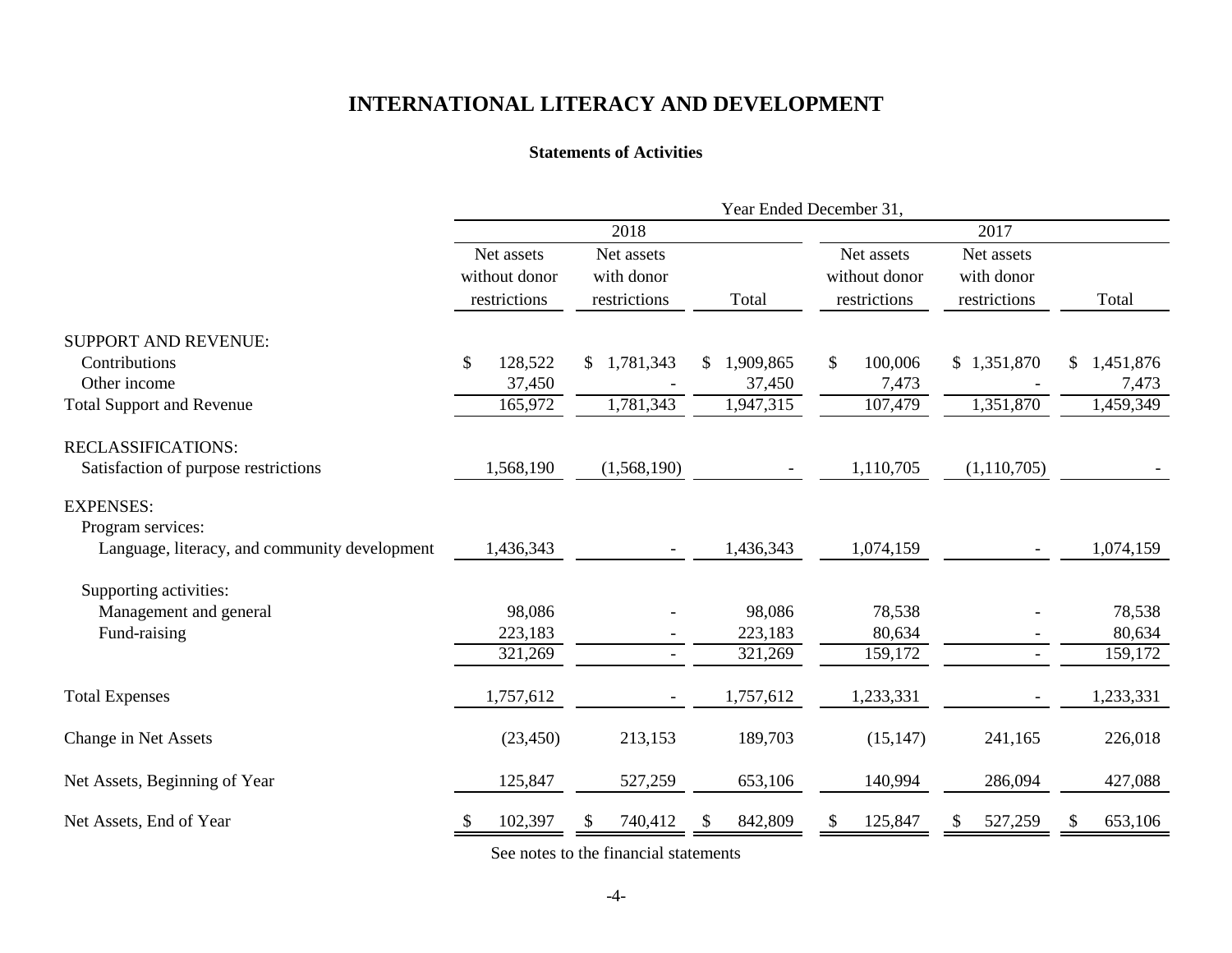# **Statements of Cash Flows**

|                                                                                                                                                                                                                                     |      | Year Ended December 31, |    |           |
|-------------------------------------------------------------------------------------------------------------------------------------------------------------------------------------------------------------------------------------|------|-------------------------|----|-----------|
| Change in net assets<br>Adjustments to reconcile change in net assets<br>net cash provided (used) by operating activities:<br>Change in operating assets and liabilities:<br>Other assets<br>Accounts payable and other liabilities | 2018 |                         |    | 2017      |
| <b>CASH FLOWS FROM OPERATING ACTIVITIES:</b>                                                                                                                                                                                        |      |                         |    |           |
|                                                                                                                                                                                                                                     | \$   | 189,703                 | \$ | 226,018   |
|                                                                                                                                                                                                                                     |      |                         |    |           |
|                                                                                                                                                                                                                                     |      |                         |    |           |
|                                                                                                                                                                                                                                     |      |                         |    |           |
|                                                                                                                                                                                                                                     |      | 9,823                   |    | (44, 140) |
|                                                                                                                                                                                                                                     |      | 11,610                  |    | 10,887    |
| Net Cash Provided by Operating Activities                                                                                                                                                                                           |      | 211,136                 |    | 192,765   |
| Net Change in Cash and Cash Equivalents                                                                                                                                                                                             |      | 211,136                 |    | 192,765   |
| Cash and Cash Equivalents, Beginning of Year                                                                                                                                                                                        |      | 566,067                 |    | 373,302   |
| Cash and Cash Equivalents, End of Year                                                                                                                                                                                              | \$   | 777,203                 | \$ | 566,067   |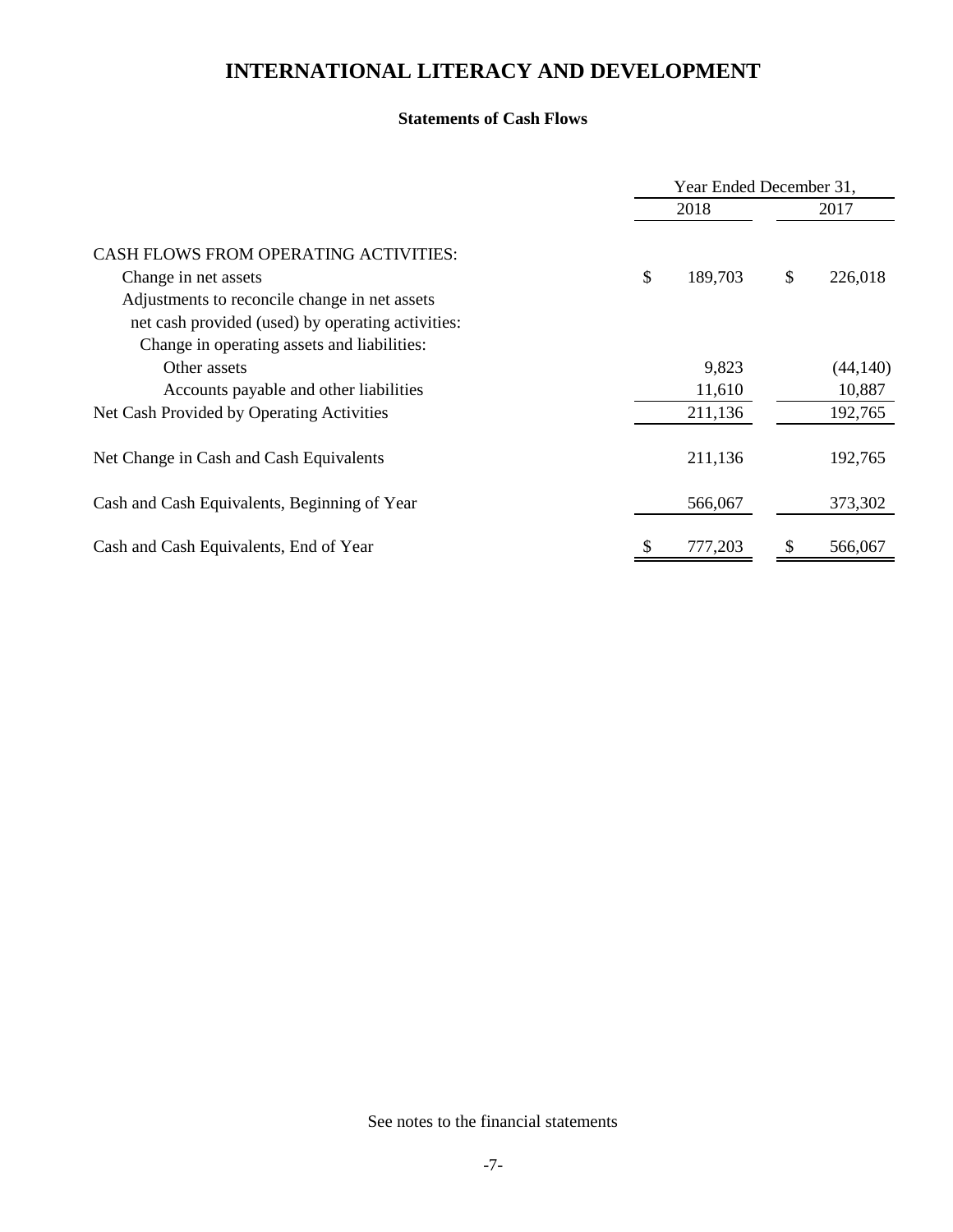# **Statement of Functional Expenses**

Year Ended December 31, 2018

|                              |    |                     | <b>Supporting Activities</b> |                           |     |              |              |           |
|------------------------------|----|---------------------|------------------------------|---------------------------|-----|--------------|--------------|-----------|
|                              |    | Program<br>Services |                              | Management<br>and General |     | Fund-raising |              | Total     |
| Salaries and payroll taxes   | \$ | 964,745             | \$                           | 14,214.00                 | \$  | 147,402      | $\mathbb{S}$ | 1,126,361 |
| Travel                       |    | 124,376             |                              | 5,991                     |     | 6,727        |              | 137,094   |
| Grant expense                |    | 134,822             |                              |                           |     |              |              | 134,822   |
| Employee benefits            |    | 115,246             |                              | 385                       |     | 6,554        |              | 122,185   |
| Professional fees            |    | 9,673               |                              | 58,977                    |     | 33,158       |              | 101,808   |
| Professional development and |    |                     |                              |                           |     |              |              |           |
| training expenses            |    | 42,125              |                              | 115                       |     | 160          |              | 42,400    |
| Communications               |    | 20,644              |                              | 5,028                     |     | 4,671        |              | 30,343    |
| Office expenses              |    | 8,595               |                              | 6,860                     |     | 4,045        |              | 19,500    |
| Occupancy and utilities      |    | 7,512               |                              | 38                        |     |              |              | 7,550     |
| Other expenses               |    | 8,605               |                              | 6,478                     |     | 20,466       |              | 35,549    |
| <b>Total Expenses</b>        |    | 1,436,343           | \$                           | 98,086                    | \$. | 223,183      | \$           | 1,757,612 |
| Percentage of Total Expenses |    | 82%                 |                              | 6%                        |     | 13%          |              | 100%      |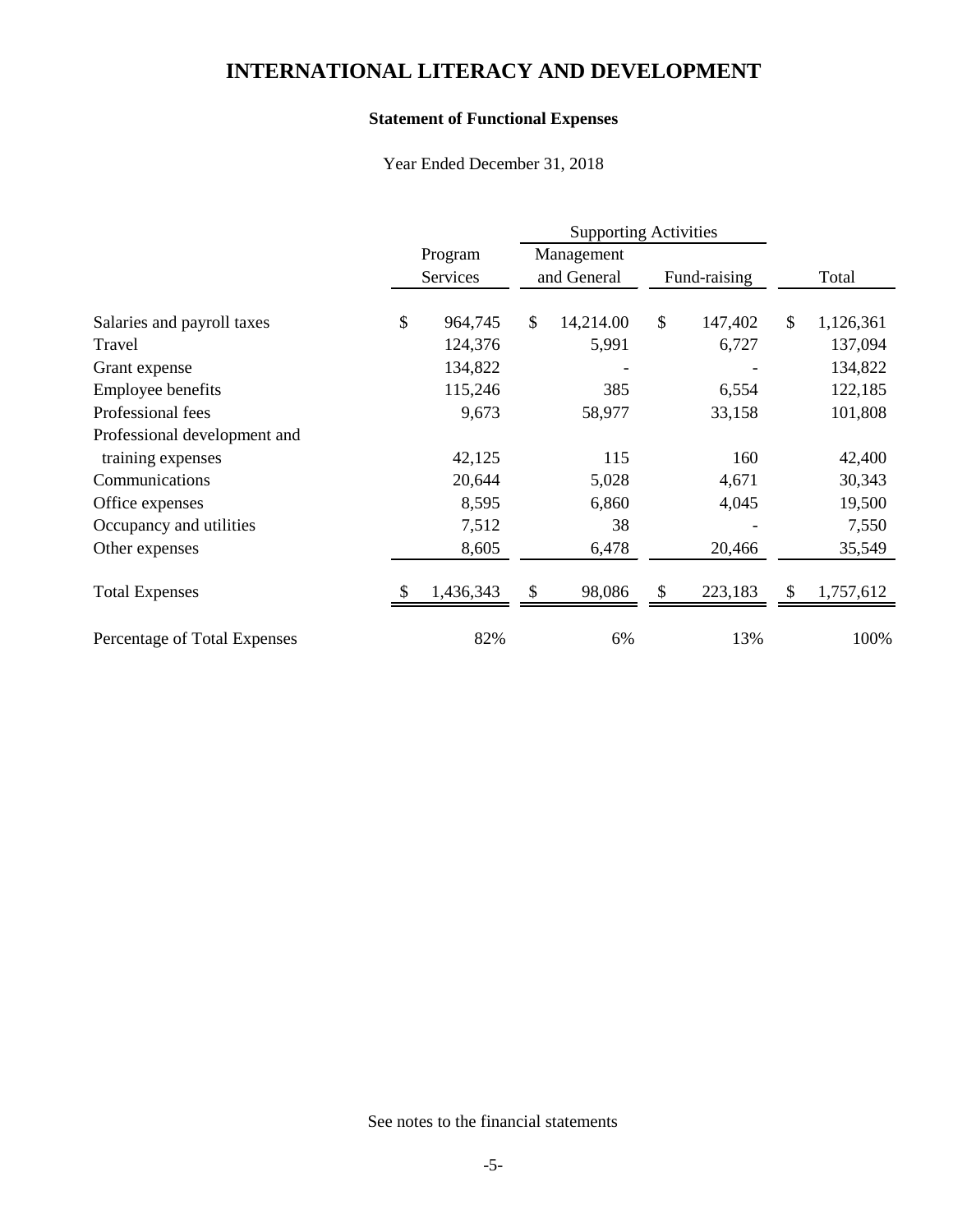# **Statement of Functional Expenses**

Year Ended December 31, 2017

|                              |    | Program<br>Services |               | Management<br>and General |    |              |     |           |
|------------------------------|----|---------------------|---------------|---------------------------|----|--------------|-----|-----------|
|                              |    |                     |               |                           |    | Fund-raising |     | Total     |
| Salaries and payroll taxes   | \$ | 676,388             | $\mathcal{S}$ | 30,228                    | \$ | 48,599       | \$  | 755,215   |
| Grant expense                |    | 195,629             |               |                           |    |              |     | 195,629   |
| Travel                       |    | 56,549              |               |                           |    | 14,317       |     | 70,866    |
| Employee benefits            |    | 62,870              |               |                           |    |              |     | 62,870    |
| Professional fees            |    | 7,670               |               | 30,711                    |    | 926          |     | 39,307    |
| Office expenses              |    | 9,877               |               | 7,464                     |    | 11,329       |     | 28,670    |
| Professional development and |    |                     |               |                           |    |              |     |           |
| training expenses            |    | 23,839              |               | 990                       |    |              |     | 24,829    |
| Other expenses               |    | 18,998              |               | 1,174                     |    | 4,589        |     | 24,761    |
| Communications               |    | 16,878              |               | 4,623                     |    | 811          |     | 22,312    |
| Occupancy                    |    | 5,461               |               | 3,348                     |    | 63           |     | 8,872     |
| Postage and shipping         |    |                     |               |                           |    |              |     |           |
| <b>Total Expenses</b>        |    | 1,074,159           |               | 78,538                    |    | 80,634       | \$. | 1,233,331 |
| Percentage of Total Expenses |    | 87%                 |               | 6%                        |    | 7%           |     | 100%      |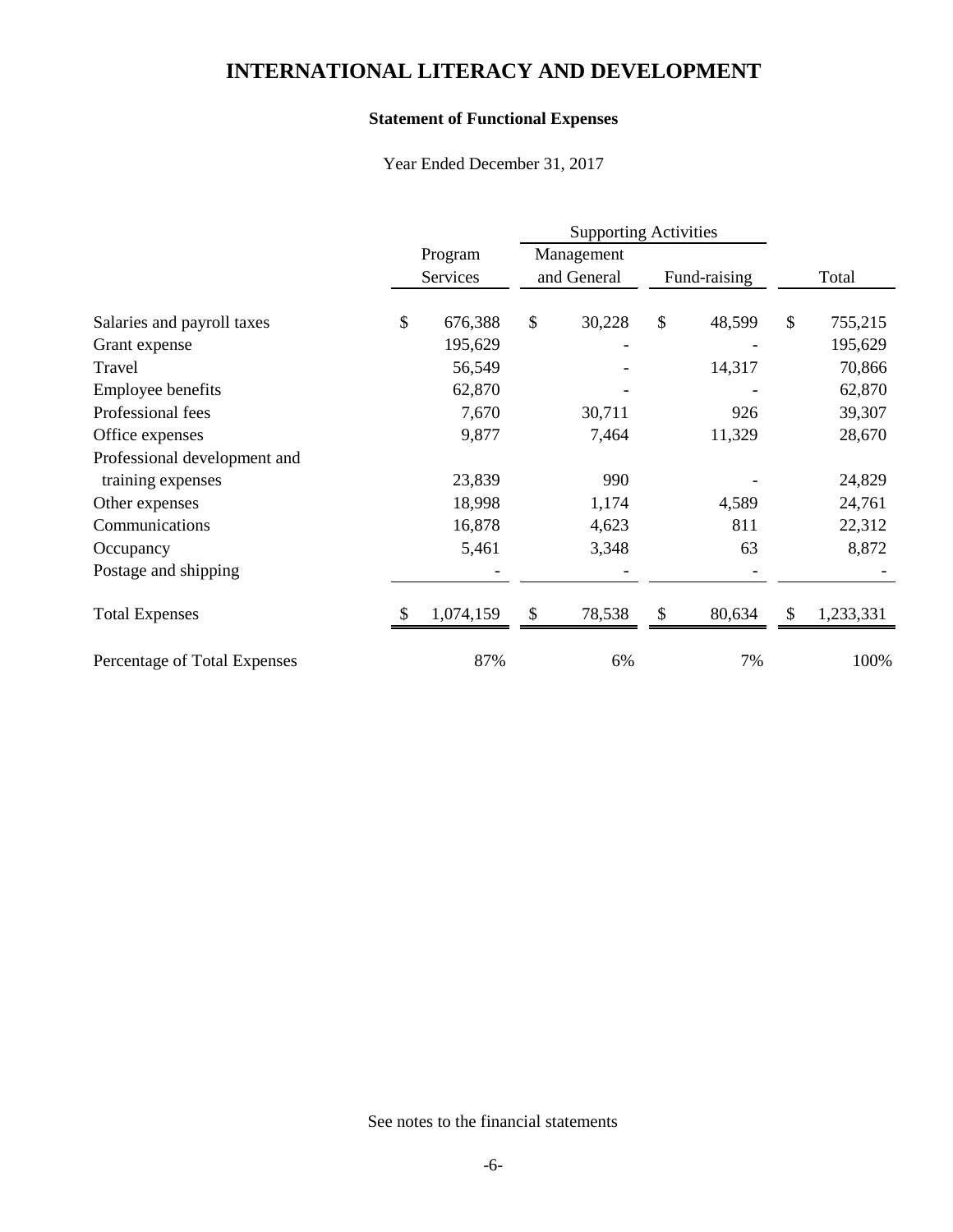### **Notes to Financial Statements**

December 31, 2018 and 2017

### 1. NATURE OF ORGANIZATION:

International Literacy and Development (ILAD) is a Texas nonprofit organization formed on April 4, 2011, and classified as a 501(c)(3) organization by the United States Internal Revenue Code (the Code). As such, it is exempt from U.S. federal and state income tax, and contributions by the public are deductible for income tax purposes. ILAD has been classified as a publicly supported organization which is not a private foundation under section 509(a) of the Code.

ILAD is an international organization whose vision is to see lives changed in language communities worldwide through literacy and development.

ILAD's mission is to provide the skills, training, concepts, and access to materials needed to affect ongoing change with and within vulnerable communities. This mission is accomplished through minority group language development, and mother-tongue literacy programs, which provide training in reading and writing as well as helping to develop and provide written materials in the local language. Programs also include agricultural training, sustainable social business, microfinance, education, clean water, and medical initiatives. These facets of their programs provide mobile medical clinics, drilling of water wells, sponsorship programs for children's educational supplies (in rural villages), micro loans for local farmers, and creating local and regional markets to help provide sustainable business for local farmers.

## 2. SUMMARY OF SIGNIFICANT ACCOUNTING POLICIES:

The financial statements of ILAD have been prepared on the accrual basis of accounting. The significant accounting policies followed are described below to enhance the usefulness of the financial statements to the reader.

## ESTIMATES

The preparation of financial statements in conformity with accounting principles generally accepted in the United States of America requires management to make estimates and assumptions that affect the reported amounts and disclosures at the date of the financial statements and during the reporting period. Actual results could differ from those estimates. Significant estimates in these financial statements include the allocation of expenses on a functional basis.

#### PRINCIPLES OF REPORTING WORLD WIDE OPERATIONS

The financial statements report the worldwide operations of ILAD, including material assets, liabilities, net assets, revenues, and expenses of its fields of service around the world.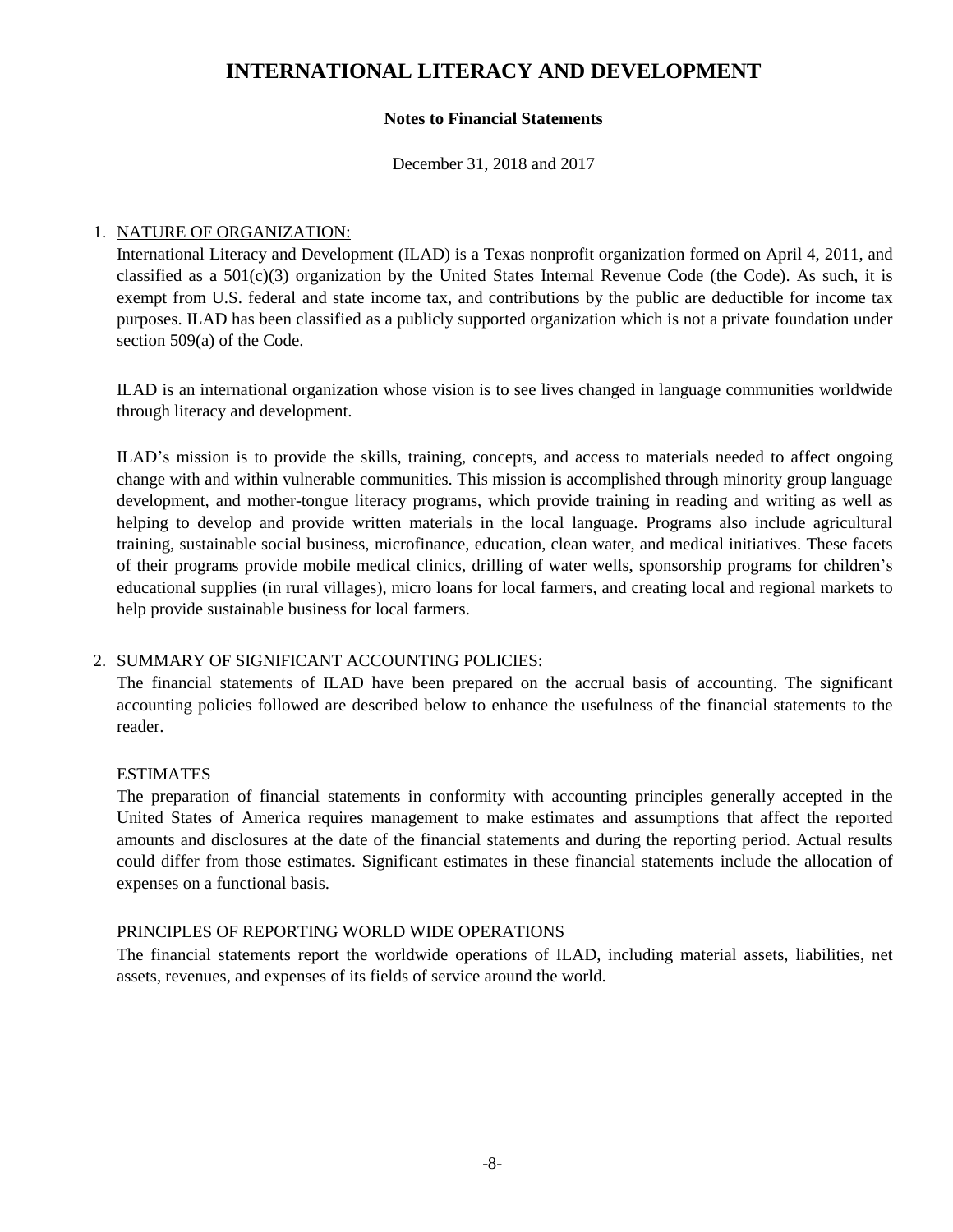## **Notes to Financial Statements**

December 31, 2018 and 2017

## 2. SUMMARY OF SIGNIFICANT ACCOUNTING POLICIES, continued:

## CASH

Cash consists of checking accounts. These accounts may, at times, exceed the federally insured limits. ILAD has not experienced any losses in such accounts and believes it is not exposed to any significant credit risk on cash and cash equivalents. As of December 31, 2018 and 2017, the ILAD had cash balances that exceeded federally insured limits by approximately \$342,000 and \$167,000, respectively. The Organization has not experienced any losses in such accounts and does not believe it is exposed to any significant credit risk.

## PROPERTY, EQUIPMENT, AND DEPRECIATION

Assets capitalized as property and equipment are recorded at cost or, if donated, at market value on the date of donation. ILAD capitalizes assets with a cost basis of \$5,000 or greater. Depreciation is recorded on the straightline basis over the assets useful life. ILAD's property and equipment consists of a vehicle and some equipment.

### OTHER ASSETS

Other assets are composed of a nonrevenue overseas receivable and advances. Management has not established an allowance for doubtful accounts as it believes the amounts are fully collectable.

#### NET ASSETS

The financial statements report amounts by class of net assets:

*Net assets without donor restrictions* are currently available for operations under the direction of the board or resources invested in property and equipment.

*Net assets with donor restrictions* are contributed with donor stipulations for specific operating purposes or programs, with time restrictions, or not currently available for use until commitments regarding their use have been fulfilled.

## SUPPORT, REVENUE, RECLASSIFICATIONS, AND EXPENSES

Revenue is recognized when earned and support when contributions are made, which may be when cash is received, unconditional promises are made, or ownership of donated assets is transferred to ILAD.

ILAD reports gifts of cash and other assets as restricted support if they are received with donor stipulations that limit the use of the donated amounts. When a stipulated time restriction ends or purpose restriction is satisfied, net assets with donor restrictions are reclassified to net assets without donor restrictions and reported in the statements of activities as satisfaction of purpose restrictions. Contributions received for restricted use are charged 10%, for general and administration costs. For the years ended December 31, 2018 and 2017, assessments of \$173,930 and \$122,573, respectively, have been included as net assets released from purpose restrictions.

Expenses are recorded when costs are incurred.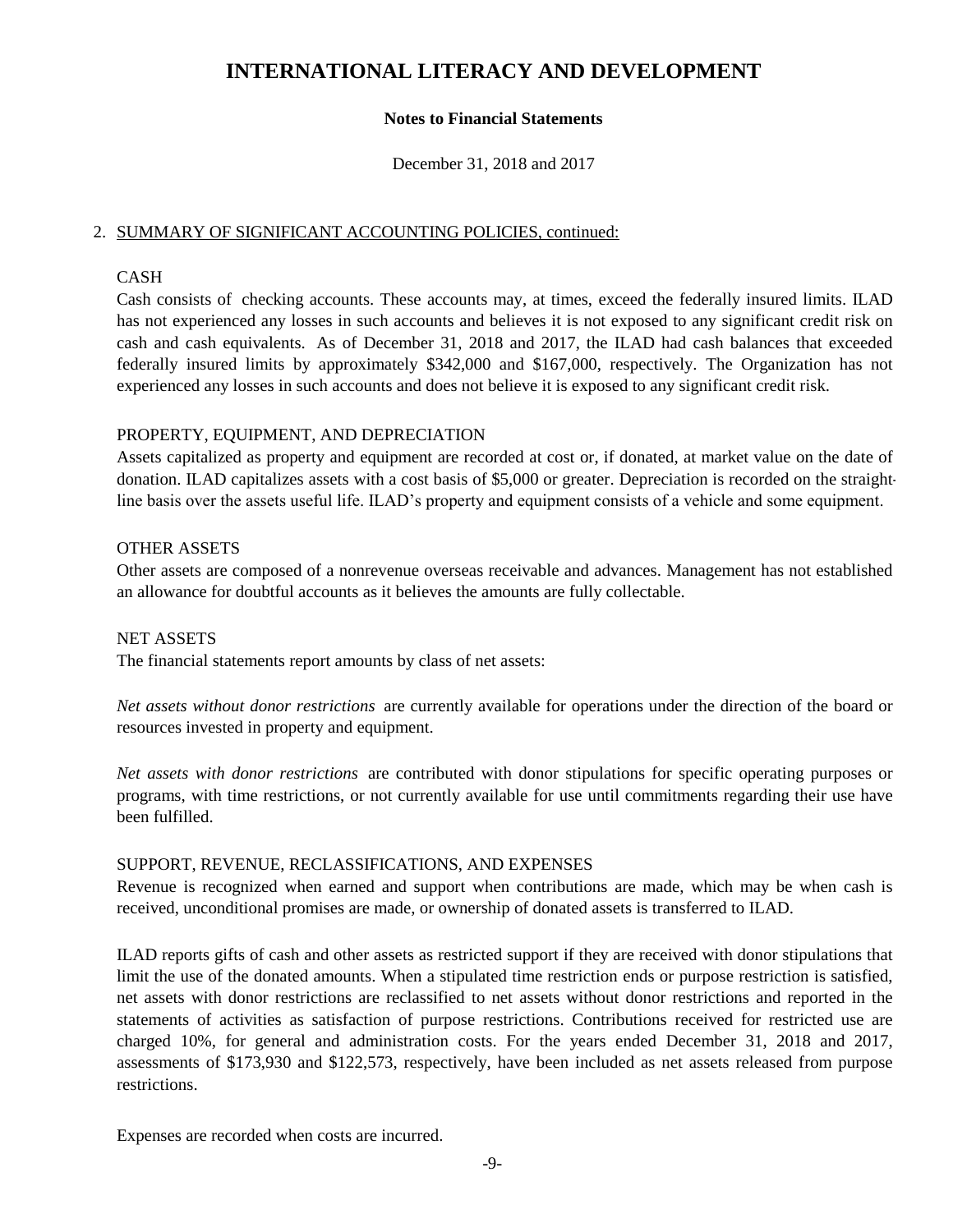## **Notes to Financial Statements**

December 31, 2018 and 2017

### 2. SUMMARY OF SIGNIFICANT ACCOUNTING POLICIES, continued:

### ALLOCATION OF EXPENSES

The costs of providing the various program services and supporting activities have been summarized on a functional basis in the statements of activities. Accordingly, certain costs have been allocated among the program services and supporting activities benefited. Personnel related expenses are allocated based on an analysis of personnel time utilized for the related activities. Depreciation is allocated based on square footage. Costs of other categories were allocated based on program services and supporting activities benefited.

### FOREIGN OPERATIONS

In connection with its international operations, ILAD maintains offices in various countries outside the United States of America. As of December 31, 2018 and 2017, current assets in other countries totaled \$58,564 and \$60,266 respectively.

Management has reviewed the assets in other countries and, in its opinion, has determined they are under the control of ILAD. For this reason such items are recognized as assets of ILAD. However, it should be noted that the political situation in many countries is subject to rapid change. Therefore, the reader should be aware that while management believes the assets are properly stated at the date of this report, subsequent changes could occur that would adversely affect the value of the assets in other countries.

## 3. LIQUIDITY AND FUNDS AVAILABLE:

ILAD had total financial assets of \$777,233 as of December 31, 2018. All of these assets are available to meet cash needs for general expenditures within one year. As part of ILAD's liquidity management, it has a policy to structure its financial assets to be available as its general expenditures, liabilities, and other obligations come due.